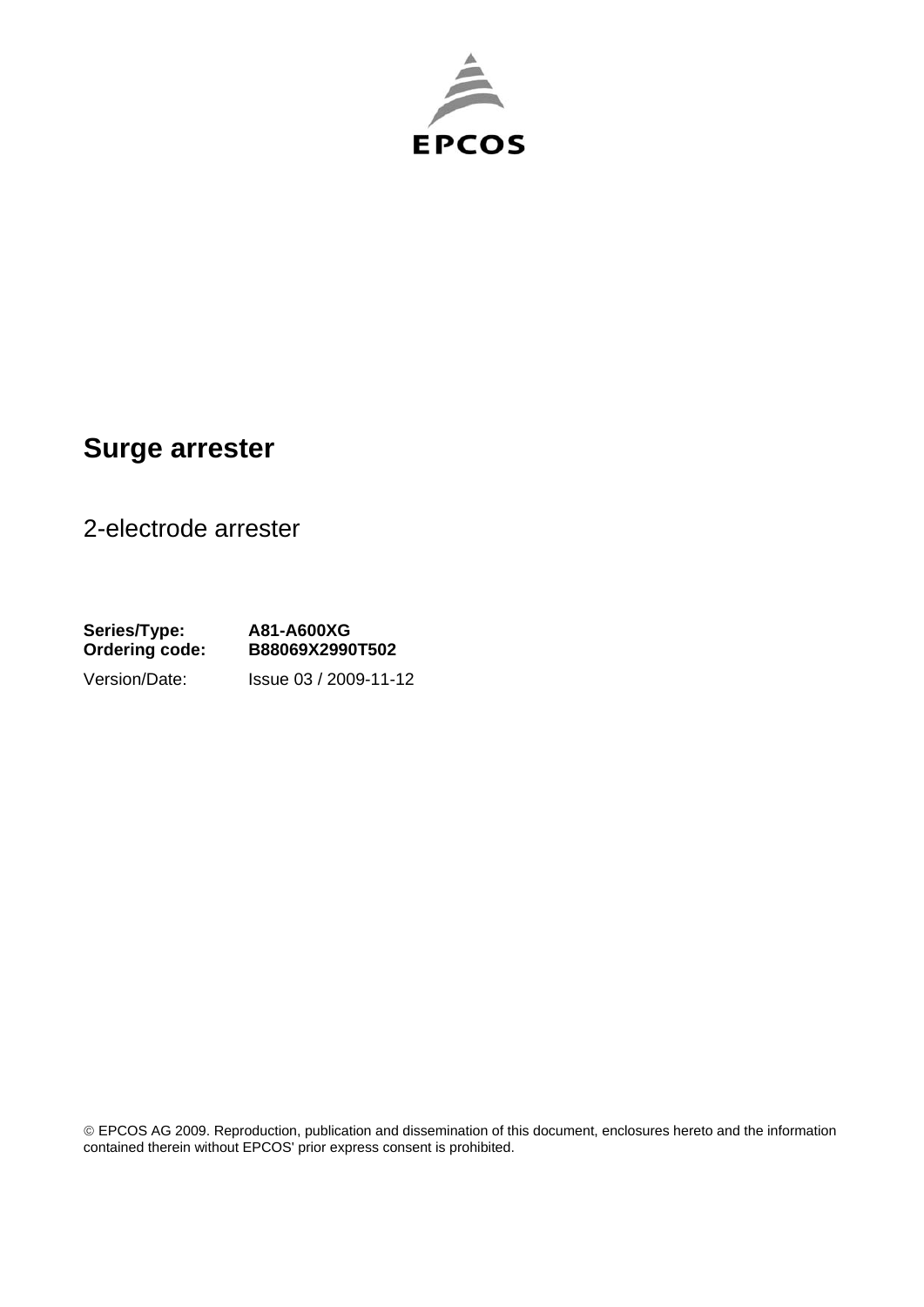

### **2-electrode arrester A81-A600XG A81-A600XG**

# **Surge arrester B88069X2990T502 B88069X2990T502**

- **Standard size**
- **very fast response time**
- High current rating
- **Stable performance over life**
- **very low capacitance**
- **High insulation resistance**
- RoHS-compatible

#### **Electrical specifications**

#### **Features Applications Applications**

- **Line protection**
- Consumer electronics

| DC spark-over voltage 1) 2)                       | 600                              | V                                                                                                 |                 |
|---------------------------------------------------|----------------------------------|---------------------------------------------------------------------------------------------------|-----------------|
|                                                   |                                  | ± 20                                                                                              | %               |
| Impulse spark-over voltage                        |                                  |                                                                                                   |                 |
| at 100 $V/\mu s$<br>- for 99 % of measured values |                                  | < 1100                                                                                            | V               |
|                                                   | - typical values of distribution | < 950                                                                                             | V               |
| - for 99 % of measured values<br>at 1 kV/us       |                                  | < 1400                                                                                            | V               |
|                                                   | - typical values of distribution | < 1100                                                                                            | V               |
| Service life                                      |                                  |                                                                                                   |                 |
| 10 operations                                     | 50 Hz, 1 s                       | 20                                                                                                | A               |
| operation<br>1                                    | 50 Hz, 0.18 s (9 cycles)         | 100                                                                                               | A               |
| 10 operations $[5x (+) & 5x (-)]$ 8/20 µs         |                                  | 20                                                                                                | kA              |
| operation<br>1                                    | $8/20$ µs                        | 25                                                                                                | kA              |
| 1 operation                                       | $10/350$ µs                      | 2.5                                                                                               | kA              |
| Insulation resistance at 100 $V_{dc}$             |                                  | >10                                                                                               | $G\Omega$       |
| Capacitance at 1 MHz                              |                                  | < 1.5                                                                                             | pF              |
| Arc voltage at 1 A                                |                                  | ~10                                                                                               | V               |
| Glow to arc transition current                    |                                  | ~10.5                                                                                             | Α               |
| Glow voltage                                      |                                  | ~100                                                                                              | V               |
| Weight                                            |                                  | ~1.5                                                                                              | g               |
| Operation and storage temperature                 |                                  | $-40+90$                                                                                          | $\rm ^{\circ}C$ |
| Climatic category (IEC 60068-1)                   |                                  | 40/90/21                                                                                          |                 |
| Marking, blue positive                            |                                  | EPCOS600 YY O<br>600<br>- Nominal voltage<br>YY<br>- Year of production<br>- Non radioactive<br>O |                 |

<sup>1)</sup> At delivery AQL 0.65 level II, DIN ISO 2859

2) In ionized mode

Terms in accordance with ITU-T Rec. K.12 and DIN 57845/VDE0845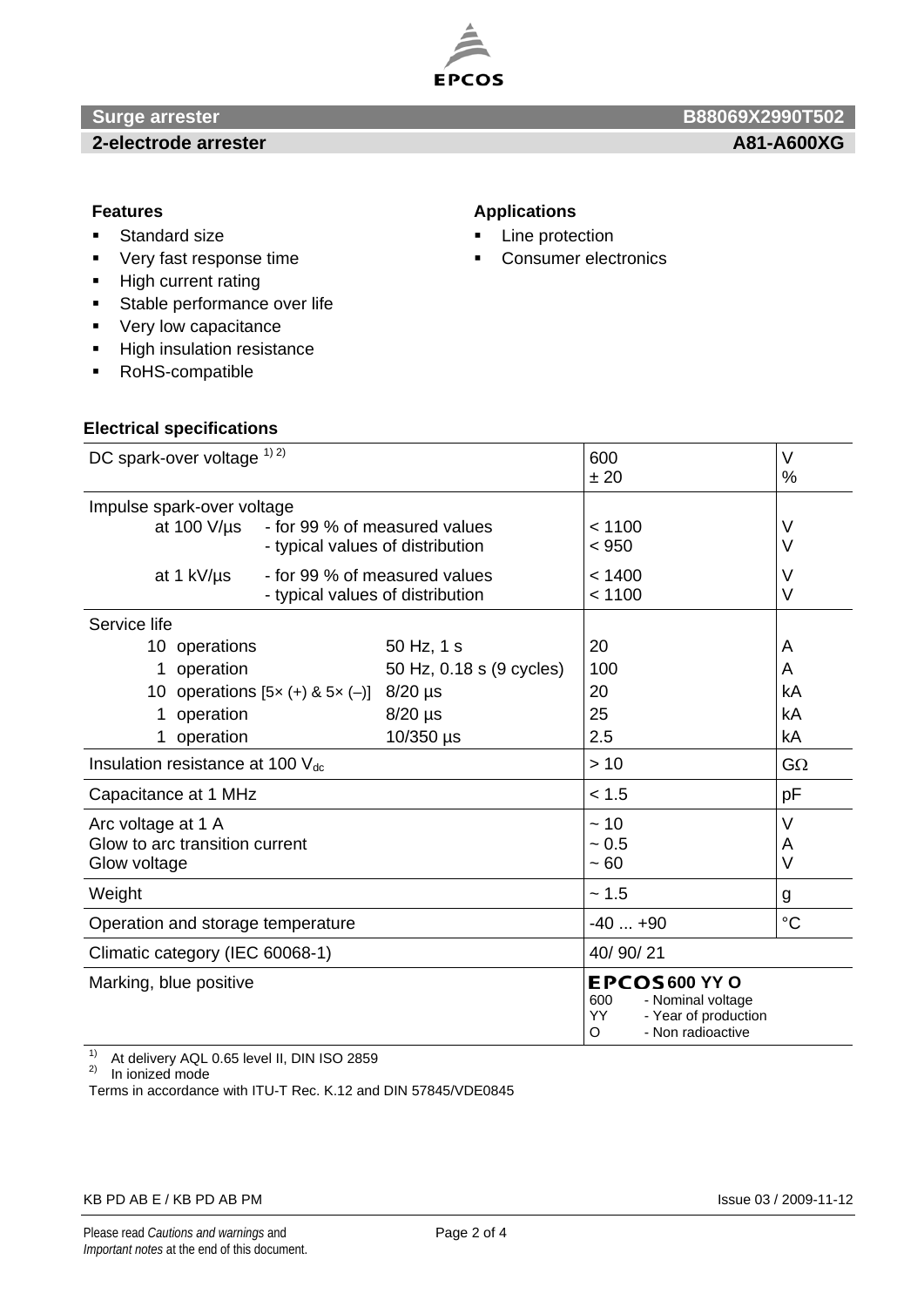

### **Surge arrester B88069X2990T502**

**2-electrode arrester A81-A600XG 2-electrode arrester A81-A600XG** 

#### **Dimensional drawing in mm**



#### **Ordering code and packing advice**

*B88069X2990T502 = 500 pcs on tape and reel*





#### **Cautions and warnings**

- Surge arresters must not be operated directly in power supply networks.
- Surge arresters may become hot in case of longer periods of current stress (danger of burning).
- Surge arresters may be used only within their specified values. In case of overload, the head contacts may fail or the component may be destroyed.
- **-** Damaged surge arresters must not be re-used.

#### KB PD AB E / KB PD AB PM Issue 03 / 2009-11-12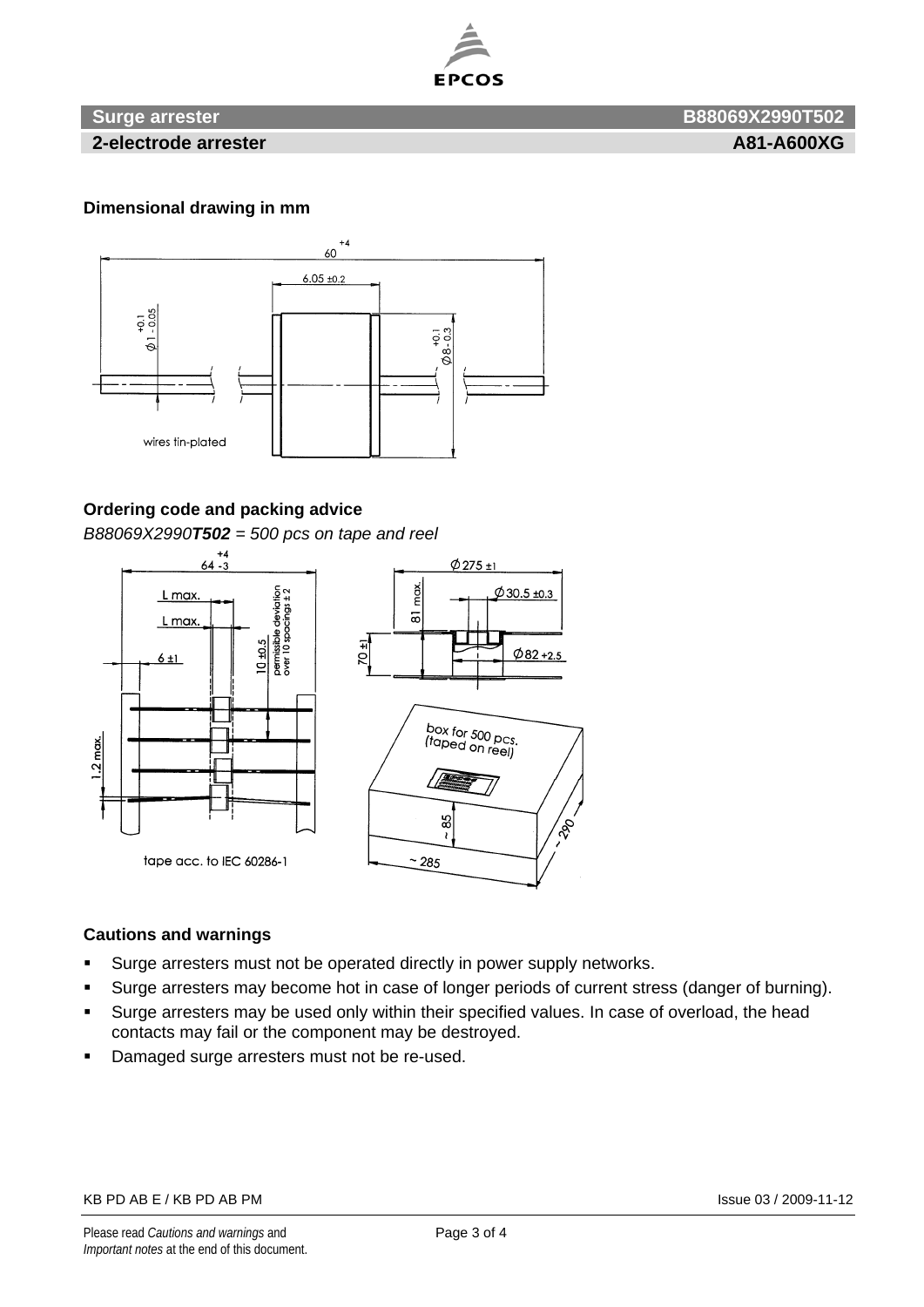

The following applies to all products named in this publication:

- 1. Some parts of this publication contain **statements about the suitability of our products for certain areas of application**. These statements are based on our knowledge of typical requirements that are often placed on our products in the areas of application concerned. We nevertheless expressly point out **that such statements cannot be regarded as binding statements about the suitability of our products for a particular customer application.** As a rule, EPCOS is either unfamiliar with individual customer applications or less familiar with them than the customers themselves. For these reasons, it is always ultimately incumbent on the customer to check and decide whether an EPCOS product with the properties described in the product specification is suitable for use in a particular customer application.
- 2. We also point out that **in individual cases, a malfunction of electronic components or failure before the end of their usual service life cannot be completely ruled out in the current state of the art, even if they are operated as specified.** In customer applications requiring a very high level of operational safety and especially in customer applications in which the malfunction or failure of an electronic component could endanger human life or health (e.g. in accident prevention or life-saving systems), it must therefore be ensured by means of suitable design of the customer application or other action taken by the customer (e.g. installation of protective circuitry or redundancy) that no injury or damage is sustained by third parties in the event of malfunction or failure of an electronic component.
- 3. **The warnings, cautions and product-specific notes must be observed.**
- 4. In order to satisfy certain technical requirements, **some of the products described in this publication may contain substances subject to restrictions in certain jurisdictions (e.g. because they are classed as hazardous)**. Useful information on this will be found in our Material Data Sheets on the Internet (www.epcos.com/material). Should you have any more detailed questions, please contact our sales offices.
- 5. We constantly strive to improve our products. Consequently, **the products described in this publication may change from time to time**. The same is true of the corresponding product specifications. Please check therefore to what extent product descriptions and specifications contained in this publication are still applicable before or when you place an order. We also **reserve the right to discontinue production and delivery of products**. Consequently, we cannot guarantee that all products named in this publication will always be available. The aforementioned does not apply in the case of individual agreements deviating from the foregoing for customer-specific products.
- 6. Unless otherwise agreed in individual contracts, **all orders are subject to the current version of the "General Terms of Delivery for Products and Services in the Electrical Industry" published by the German Electrical and Electronics Industry Association (ZVEI)**.
- 7. The trade names EPCOS, BAOKE, Alu-X, CeraDiode, CSMP, CSSP, CTVS, DeltaCap, DSSP, MiniBlue, MiniCell, MKK, MLSC, MotorCap, PCC, PhaseCap, PhaseCube, PhaseMod, PhiCap, SIFERRIT, SIFI, SIKOREL, SilverCap, SIMDAD, SIMID, SineFormer, SIOV, SIP5D, SIP5K, ThermoFuse, WindCap are **trademarks registered or pending** in Europe and in other countries. Further information will be found on the Internet at www.epcos.com/trademarks.